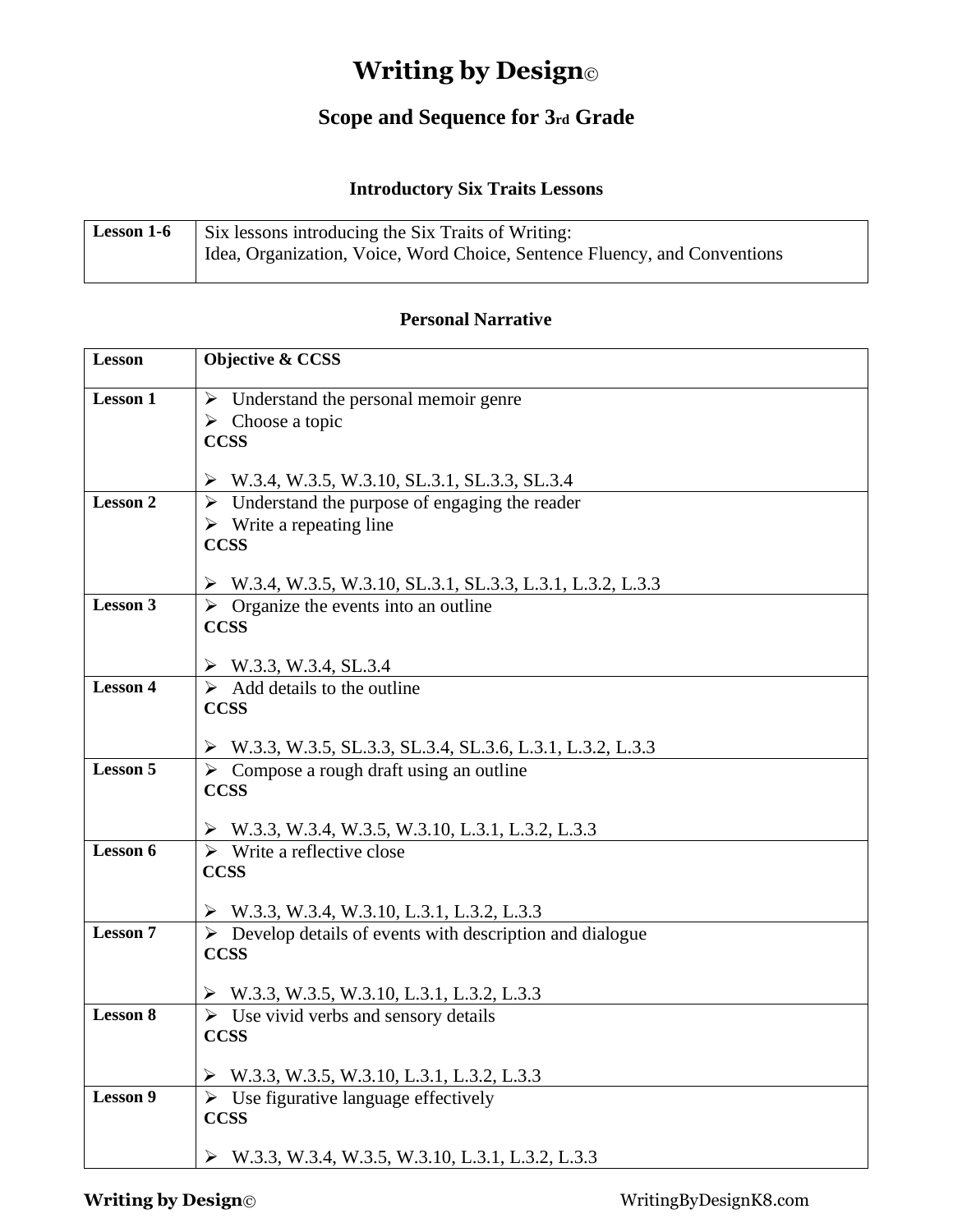| <b>Lesson 10</b>  | Use transitions effectively                                                             |
|-------------------|-----------------------------------------------------------------------------------------|
|                   | $\triangleright$ Vary sentence beginnings                                               |
|                   | <b>CCSS</b>                                                                             |
|                   |                                                                                         |
|                   | W.3.3, W.3.4, W.3.5, W.3.10, L.3.1, L.3.2, L.3.3                                        |
| <b>Lesson 11</b>  | $\triangleright$ Revise using the rubric                                                |
|                   | <b>CCSS</b>                                                                             |
|                   |                                                                                         |
|                   | W.3.3, W.3.4, W.3.5, W.3.10, L.3.1, L.3.2, L.3.3<br>➤                                   |
| <b>Lesson 12</b>  | $\triangleright$ Apply edits effectively                                                |
|                   | <b>CCSS</b>                                                                             |
|                   |                                                                                         |
|                   | W.3.3, W.3.4, W.3.5, W.3.10, L.3.1, L.3.2, L.3.3                                        |
| <b>Assessment</b> | Write a personal narrative that includes all the elements from the Personal Memoir<br>➤ |
|                   | <b>Genre Chart</b>                                                                      |
|                   | <b>CCSS</b>                                                                             |
|                   |                                                                                         |
|                   | W.3.3, W.3.4, W.3.5, W.3.10, SL.3.4, L.3.1, L.3.2, L.3.3                                |

# **Summary of an Informative Text**

| <b>Lesson</b>   | Objective & CCSS                                                                                                                                              |
|-----------------|---------------------------------------------------------------------------------------------------------------------------------------------------------------|
| <b>Lesson 1</b> | $\triangleright$ Understand the purpose of summary writing<br>$\triangleright$ Understand the difference between summarizing narratives and Informative texts |
|                 | $\triangleright$ Identify types of informative structures                                                                                                     |
|                 | <b>CCSS</b>                                                                                                                                                   |
|                 |                                                                                                                                                               |
|                 | RI.3.2, SL.3.1                                                                                                                                                |
| <b>Lesson 2</b> | $\triangleright$ Identify the central idea of an article                                                                                                      |
|                 | $\triangleright$ Identify the main ideas of each paragraph                                                                                                    |
|                 | <b>CCSS</b>                                                                                                                                                   |
|                 | RI.3.2, W.3.8, SL.3.1, L.3.1<br>➤                                                                                                                             |
| <b>Lesson 3</b> | $\triangleright$ Understand the importance of paraphrasing                                                                                                    |
|                 | $\triangleright$ Understand how to use outlines to compose a rough draft                                                                                      |
|                 | $\triangleright$ Compose a rough draft                                                                                                                        |
|                 | <b>CCSS</b>                                                                                                                                                   |
|                 |                                                                                                                                                               |
|                 | $\triangleright$ W.3.4, W.3.5, W.3.10, L.3.1, L.3.2, L.3.4, L.3.6                                                                                             |
| <b>Lesson 4</b> | Understand the strategies used to write a conclusion<br>➤                                                                                                     |
|                 | $\triangleright$ Write the conclusion                                                                                                                         |
|                 | <b>CCSS</b>                                                                                                                                                   |
|                 | $\triangleright$ W.3.4, W.3.8, W.3.10, L.3.1, L.3.2                                                                                                           |
| <b>Lesson 5</b> | Understand the importance and purpose of academic language<br>➤                                                                                               |
|                 | $\triangleright$ Use academic language effectively                                                                                                            |
|                 | <b>CCSS</b>                                                                                                                                                   |
|                 | W.3.5, W.3.10, L.3.1, L.3.2, L.3.4, L.3.6<br>➤                                                                                                                |
| Lesson 6        | Use transitions effectively<br>➤                                                                                                                              |
|                 | Vary sentence beginnings<br>⋗                                                                                                                                 |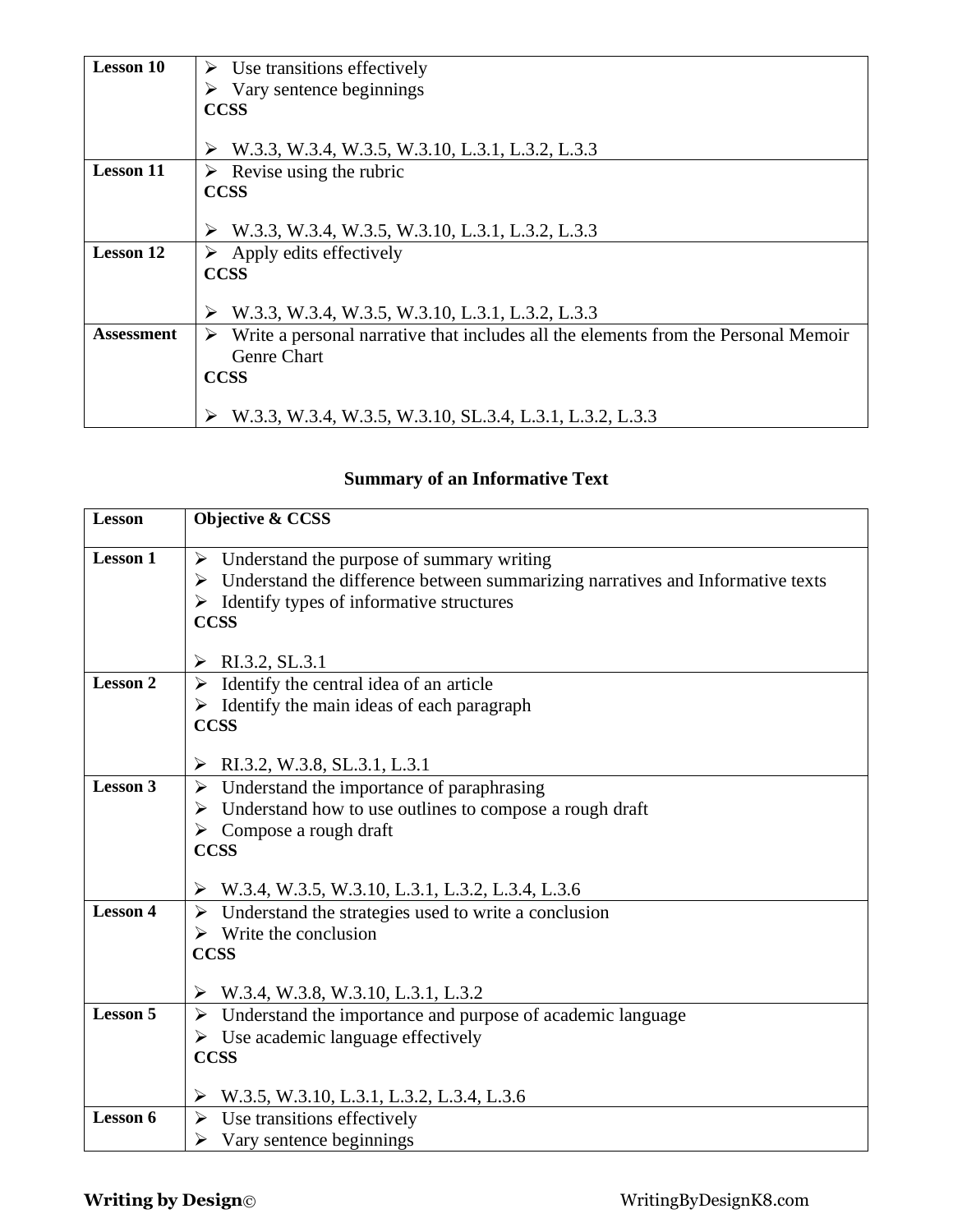|                   | <b>CCSS</b>                                                                     |
|-------------------|---------------------------------------------------------------------------------|
|                   | W.3.4, W.3.5, W.3.10, L.3.1, L.3.2, L.3.4, L.3.6                                |
| <b>Lesson</b> 7   | Revise and edit using the rubric                                                |
|                   | <b>CCSS</b>                                                                     |
|                   |                                                                                 |
|                   | W.3.4, W.3.5, W.3.6, W.3.10, L.3.1, L.3.2, L.3.4, L.3.6                         |
| <b>Assessment</b> | Write a summary of an informative text that reflects everything on the Summary: |
|                   | <b>Informative Genre Chart</b>                                                  |
|                   | <b>CCSS</b>                                                                     |
|                   |                                                                                 |
|                   | RI.3.2, W.3.8, W.3.10, L.3.1, L.3.2, L.3.4, L.3.6                               |

### **Informative: Classification**

| <b>Lesson</b>   | <b>Objective &amp; CCSS</b>                                                                                                                                          |
|-----------------|----------------------------------------------------------------------------------------------------------------------------------------------------------------------|
| <b>Lesson 1</b> | $\triangleright$ Understand the purpose of informative writing                                                                                                       |
|                 | $\triangleright$ Understand the organizational structure of classification                                                                                           |
|                 | $\triangleright$ Understand the purpose of informative writing                                                                                                       |
|                 | <b>CCSS</b>                                                                                                                                                          |
|                 |                                                                                                                                                                      |
|                 | $\triangleright$ W.3.2, SL.3.1                                                                                                                                       |
| <b>Lesson 2</b> | $\triangleright$ Use research to develop topics                                                                                                                      |
|                 | <b>CCSS</b>                                                                                                                                                          |
|                 | $\triangleright$ W.3.6, W.3.7, W.3.8, SL.3.4                                                                                                                         |
| <b>Lesson 3</b> | $\triangleright$ Understand the purpose of creating an outline                                                                                                       |
|                 | $\triangleright$ Organize notes into an outline                                                                                                                      |
|                 | <b>CCSS</b>                                                                                                                                                          |
|                 |                                                                                                                                                                      |
| <b>Lesson 4</b> | $\triangleright$ W.3.2, W.3.4, W.3.10, L.3.1, L.3.2, L.3.3<br>$\triangleright$ Understand the importance of engaging the reader                                      |
|                 | $\triangleright$ Write an engaging introduction                                                                                                                      |
|                 | <b>CCSS</b>                                                                                                                                                          |
|                 |                                                                                                                                                                      |
|                 | $\triangleright$ W.3.2, W.3.4, W.3.5, W.3.10, SL.3.1, SL.3.4, L.3.1, L.3.2, L.3.3, L.3.6                                                                             |
| <b>Lesson 5</b> | $\triangleright$ Compose a rough draft using an outline                                                                                                              |
|                 | <b>CCSS</b>                                                                                                                                                          |
|                 |                                                                                                                                                                      |
| Lesson 6        | $\triangleright$ W.3.2, W.3.4, W.3.5, W.3.7, W.3.10, SL.3.1, SL.3.4, L.3.1, L.3.2, L.3.3, L.3.6<br>$\triangleright$ Understand strategies used to write a conclusion |
|                 | $\triangleright$ Write a conclusion                                                                                                                                  |
|                 | <b>CCSS</b>                                                                                                                                                          |
|                 |                                                                                                                                                                      |
|                 | $\triangleright$ W.3.2, W.3.4, W.3.5, W.3.10, SL.3.1, SL.3.4, L.3.1, L.3.2, L.3.3, L.3.6                                                                             |
| <b>Lesson 7</b> | $\triangleright$ Develop the topic with facts, definitions, and details                                                                                              |
|                 | <b>CCSS</b>                                                                                                                                                          |
|                 |                                                                                                                                                                      |
| <b>Lesson 8</b> | $\triangleright$ W.3.2, W.3.4, W.3.7, L.3.1, L.3.2, L.3.3, L.3.6<br>$\triangleright$ Understand the purpose of academic language and discipline-specific language    |
|                 | $\triangleright$ Replace common words with academic or discipline-specific words                                                                                     |
|                 |                                                                                                                                                                      |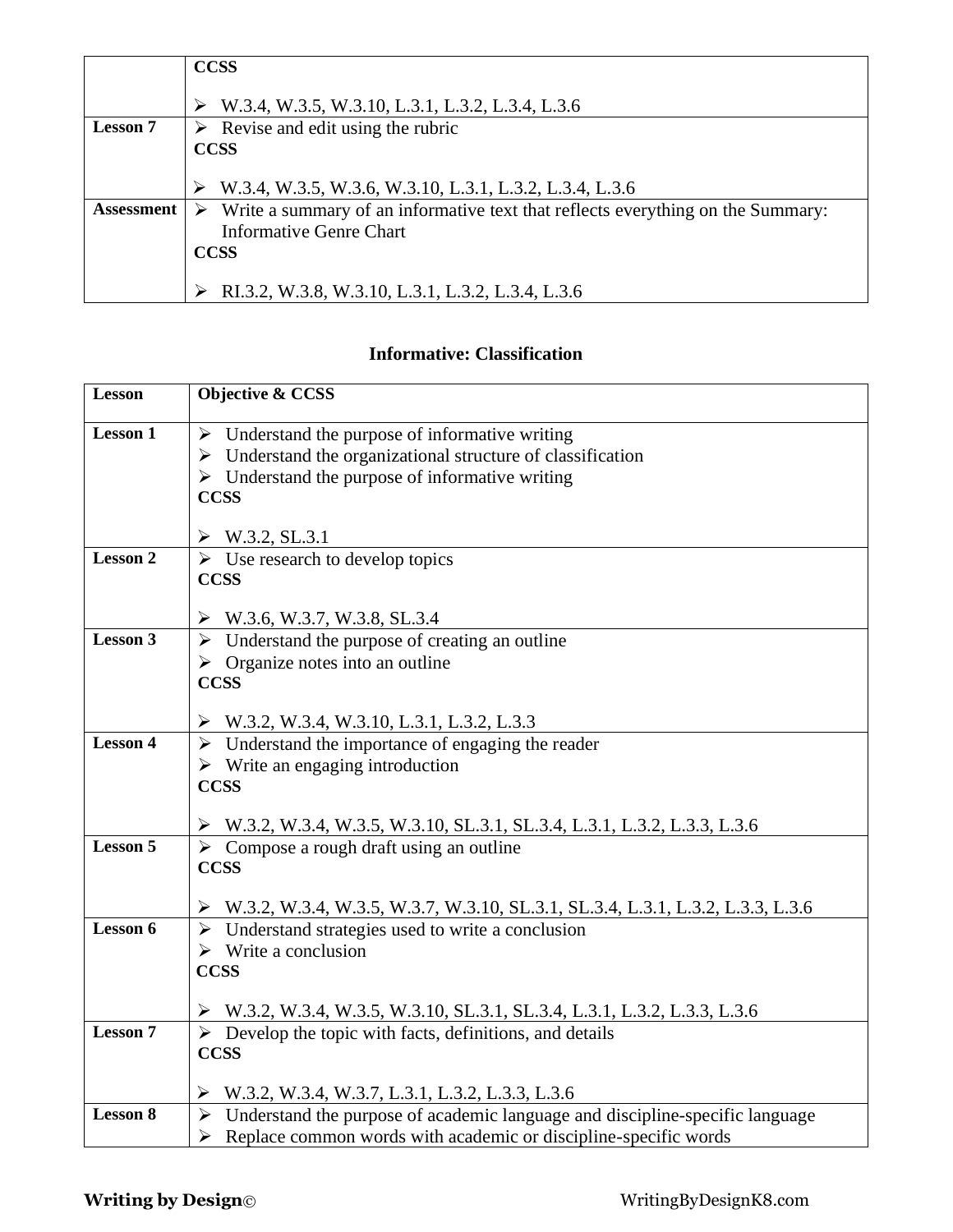|                   | <b>CCSS</b>                                                                   |
|-------------------|-------------------------------------------------------------------------------|
|                   | $\triangleright$ W.3.2, L.3.1, L.3.2, L.3.3, L.3.6                            |
| <b>Lesson 9</b>   | $\triangleright$ Use transitions effectively                                  |
|                   | $\triangleright$ Vary sentence beginnings                                     |
|                   | <b>CCSS</b>                                                                   |
|                   |                                                                               |
|                   | W.3.2, L.3.1, L.3.2, L.3.3<br>➤                                               |
| <b>Lesson 10</b>  | $\triangleright$ Understand how illustrations can help aid comprehension      |
|                   | $\triangleright$ Incorporate illustrations                                    |
|                   | <b>CCSS</b>                                                                   |
|                   |                                                                               |
|                   | $\triangleright$ W.3.2                                                        |
| <b>Lesson 11</b>  | $\triangleright$ Revise using the rubric                                      |
|                   | <b>CCSS</b>                                                                   |
|                   | $\triangleright$ W.3.5, W.3.10, L.3.1, L.3.2, L.3.3                           |
| <b>Lesson 12</b>  | $\triangleright$ Apply edits effectively                                      |
|                   | <b>CCSS</b>                                                                   |
|                   |                                                                               |
|                   | $\triangleright$ W.3.5, W.3.10, L.3.1, L.3.2, L.3.3                           |
| <b>Lesson 13</b>  | $\triangleright$ Understand the purpose of a bibliography                     |
|                   | $\triangleright$ Write a bibliography                                         |
|                   | <b>CCSS</b>                                                                   |
|                   | W.3.2, W.3.6, W.3.8<br>➤                                                      |
| <b>Assessment</b> | $\triangleright$ Write an informative essay that includes all the             |
|                   | elements from the Classification Genre Chart                                  |
|                   |                                                                               |
|                   | <b>CCSS</b>                                                                   |
|                   |                                                                               |
|                   | W.3.2, W.3.4, W.3.6, W.3.7, W.3.8, W.3.10, SL.3.4, L.3.1, L.3.2, L.3.3, L.3.6 |

# **Opinion**

| Understand the purpose for writing an opinion  |
|------------------------------------------------|
|                                                |
|                                                |
| viewpoints to consider when forming an opinion |
| W.3.1, W.3.6, W.3.7, SL.3.1, SL.3.3, SL.3.6    |
|                                                |
|                                                |